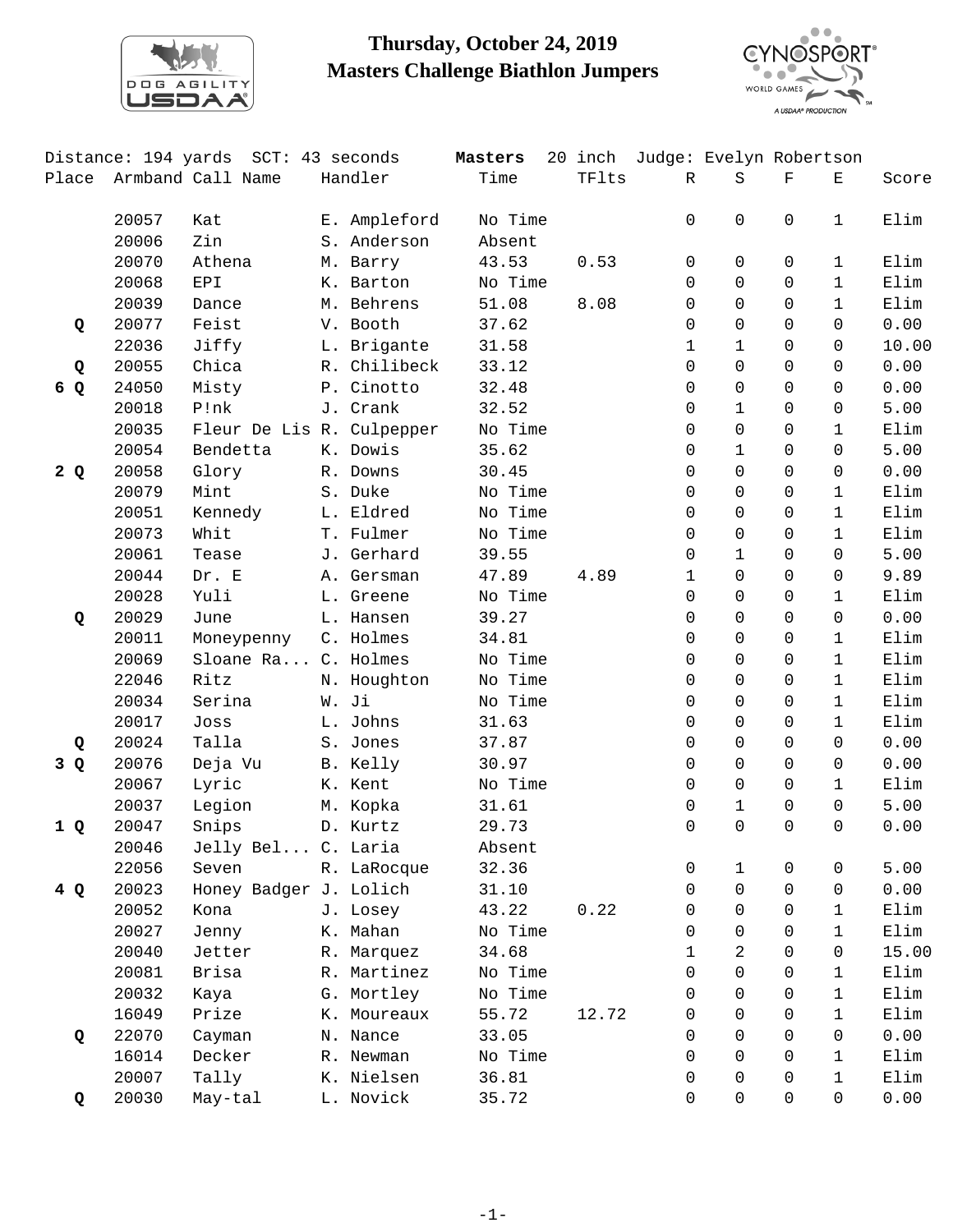|     | 22140 | Mystery   |       | A. Reinkemeyer | No Time |      | 0            | $\mathbf 0$  | 0        |          | Elim  |
|-----|-------|-----------|-------|----------------|---------|------|--------------|--------------|----------|----------|-------|
|     | 20078 | Fuzzy Knu |       | M. Rock        | Absent  |      |              |              |          |          |       |
|     | 20005 | Guess     |       | M. Rock        | Absent  |      |              |              |          |          |       |
| Q   | 22116 | Jake      |       | K. Rohr        | 33.06   |      | $\Omega$     | $\Omega$     | $\Omega$ | $\Omega$ | 0.00  |
|     | 20019 | Venus     |       | J. Sabraski    | 48.41   | 5.41 | 0            | $\Omega$     | $\Omega$ |          | Elim  |
|     | 20066 | Stun      |       | M. Sheard      | No Time |      | 0            | $\Omega$     | $\Omega$ |          | Elim  |
|     | 22007 | Graphene  | $P$ . | Simpson        | 39.53   |      | 0            | $\Omega$     | $\Omega$ |          | Elim  |
|     | 20065 | Nuddge    | D.    | Smith          | 41.74   |      | $\mathbf{1}$ | $\Omega$     | $\Omega$ | $\Omega$ | 5.00  |
|     | 22020 | Burst     | Т.    | Smorch         | 32.54   |      | 1            | $\mathbf{1}$ | $\Omega$ | $\Omega$ | 10.00 |
|     | 20075 | Velo      |       | M. Speagle     | Absent  |      |              |              |          |          |       |
|     | 20042 | Damuraz   |       | M. Speagle     | 34.92   |      | 2            | $\mathbf 0$  | $\Omega$ |          | Elim  |
|     | 20050 | Robin     |       | Z. Tang        | 33.01   |      | $\Omega$     |              | $\Omega$ | $\Omega$ | 5.00  |
|     | 20036 | Lagniappe |       | K. Topham      | 33.55   |      | $\Omega$     | $\Omega$     |          |          | Elim  |
| 5 Q | 16002 | Maddie    |       | J. Williams    | 31.65   |      | $\Omega$     | $\Omega$     | $\Omega$ | $\Omega$ | 0.00  |
|     | 20080 | Cheetah   |       | K. Wilson      | Absent  |      |              |              |          |          |       |
|     | 20014 | Fate      |       | J. Yates       | No Time |      | 0            | $\mathbf 0$  | $\Omega$ |          | Elim  |
|     | 20026 | Sunny     | Х.    | Zhou           | No Time |      | 0            | $\mathbf 0$  | 0        |          | Elim  |
|     |       |           |       |                |         |      |              |              |          |          |       |

|       |       | Distance: 194 yards SCT: 43 seconds |               | Masters |       | 22 inch Judge: Evelyn Robertson |                |             |              |       |
|-------|-------|-------------------------------------|---------------|---------|-------|---------------------------------|----------------|-------------|--------------|-------|
| Place |       | Armband Call Name                   | Handler       | Time    | TFlts | $\mathbb{R}$                    | S              | $\mathbf F$ | Ε            | Score |
|       | 22094 | Flair                               | A. Abbott     | No Time |       | 0                               | 0              | $\Omega$    | $\mathbf{1}$ | Elim  |
|       | 22091 | Racer                               | B. Ambruzs    | No Time |       | $\Omega$                        | $\Omega$       | $\Omega$    | $\mathbf{1}$ | Elim  |
|       | 22041 | Wilson                              | J. Arenson    | No Time |       | 0                               | $\Omega$       | $\Omega$    | $\mathbf{1}$ | Elim  |
|       | 22031 | Pressa                              | C. Atchison   | 31.45   |       | 0                               | $\overline{a}$ | $\Omega$    | $\Omega$     | 10.00 |
|       | 22088 | Franky                              | B. Baker      | 32.37   |       | 0                               | $\mathbf{1}$   | $\Omega$    | $\mathbf 0$  | 5.00  |
|       | 22017 | Moon B                              | L. Bartol     | 41.26   |       | 0                               | $\Omega$       | $\Omega$    | 1            | Elim  |
|       | 22111 | Zim                                 | M. Behrens    | 41.44   |       | 0                               | $\Omega$       | $\Omega$    | $\mathbf{1}$ | Elim  |
| Q     | 22097 | Fame                                | J. Boggs      | 35.98   |       | 0                               | $\Omega$       | $\Omega$    | $\Omega$     | 0.00  |
|       | 22145 | Speedy                              | J. Boggs      | 42.99   |       | $\Omega$                        | $\Omega$       | $\Omega$    | $\mathbf{1}$ | Elim  |
| Q     | 22102 | Denali                              | J. Bonsignore | 33.18   |       | 0                               | $\Omega$       | $\Omega$    | $\Omega$     | 0.00  |
|       | 22101 | <b>Bo</b>                           | C. Bowers     | 38.83   |       | 0                               | $\Omega$       | $\Omega$    | $\mathbf{1}$ | Elim  |
|       | 22023 | Cassi                               | L. Brigante   | 38.17   |       | 0                               | 2              | $\Omega$    | $\Omega$     | 10.00 |
|       | 22105 | Pixie                               | G. Carlson    | 42.45   |       | 1                               | $\Omega$       | $\Omega$    | $\Omega$     | 5.00  |
|       | 22039 | Striker                             | R. Carlson    | No Time |       | 0                               | $\Omega$       | $\Omega$    | $\mathbf{1}$ | Elim  |
|       | 22033 | Truth                               | A. Carter     | 33.52   |       | $\mathbf 1$                     | $\mathbf{1}$   | $\Omega$    | $\Omega$     | 10.00 |
|       | 22148 | Keg                                 | K. Cetrulo    | No Time |       | 0                               | $\Omega$       | $\Omega$    | 1            | Elim  |
|       | 22069 | Ariel Ray                           | J. Chen       | No Time |       | 0                               | $\Omega$       | $\Omega$    | $\mathbf{1}$ | Elim  |
|       | 22034 | Aero                                | R. Clark      | No Time |       | 0                               | $\Omega$       | $\Omega$    | $\mathbf{1}$ | Elim  |
|       | 22137 | Rex                                 | S. Cochran    | 32.00   |       | 0                               | $\Omega$       | $\Omega$    | $\mathbf{1}$ | Elim  |
|       | 22098 | Zen                                 | J. Collins    | 40.87   |       | 0                               | 0              | $\Omega$    | $\mathbf{1}$ | Elim  |
|       | 22082 | Amp C                               | L. Cope       | 32.14   |       | 0                               | 4              | $\Omega$    | $\Omega$     | 20.00 |
| Q     | 22114 | Dew                                 | E. Coupe      | 32.69   |       | 0                               | 0              | $\Omega$    | $\Omega$     | 0.00  |
|       | 22004 | Angel                               | W. Crawshaw   | No Time |       | 0                               | $\Omega$       | $\Omega$    | $\mathbf{1}$ | Elim  |
|       | 22054 | Charlie                             | W. Crawshaw   | 41.00   |       | 1                               | $\Omega$       | $\Omega$    | $\Omega$     | 5.00  |
|       | 22106 | Torque                              | D. Cresswell  | 38.16   |       | 0                               | $\Omega$       | $\Omega$    | $\mathbf{1}$ | Elim  |
| Q     | 22115 | Desmond                             | D. Davis      | 33.09   |       | $\Omega$                        | $\Omega$       | $\Omega$    | $\Omega$     | 0.00  |
| Q     | 22042 | Remington                           | C. Deen       | 40.41   |       | 0                               | 0              | $\Omega$    | $\Omega$     | 0.00  |
| 3Q    | 22029 | Glance                              | S. Dos        | 29.80   |       | 0                               | $\Omega$       | $\Omega$    | $\Omega$     | 0.00  |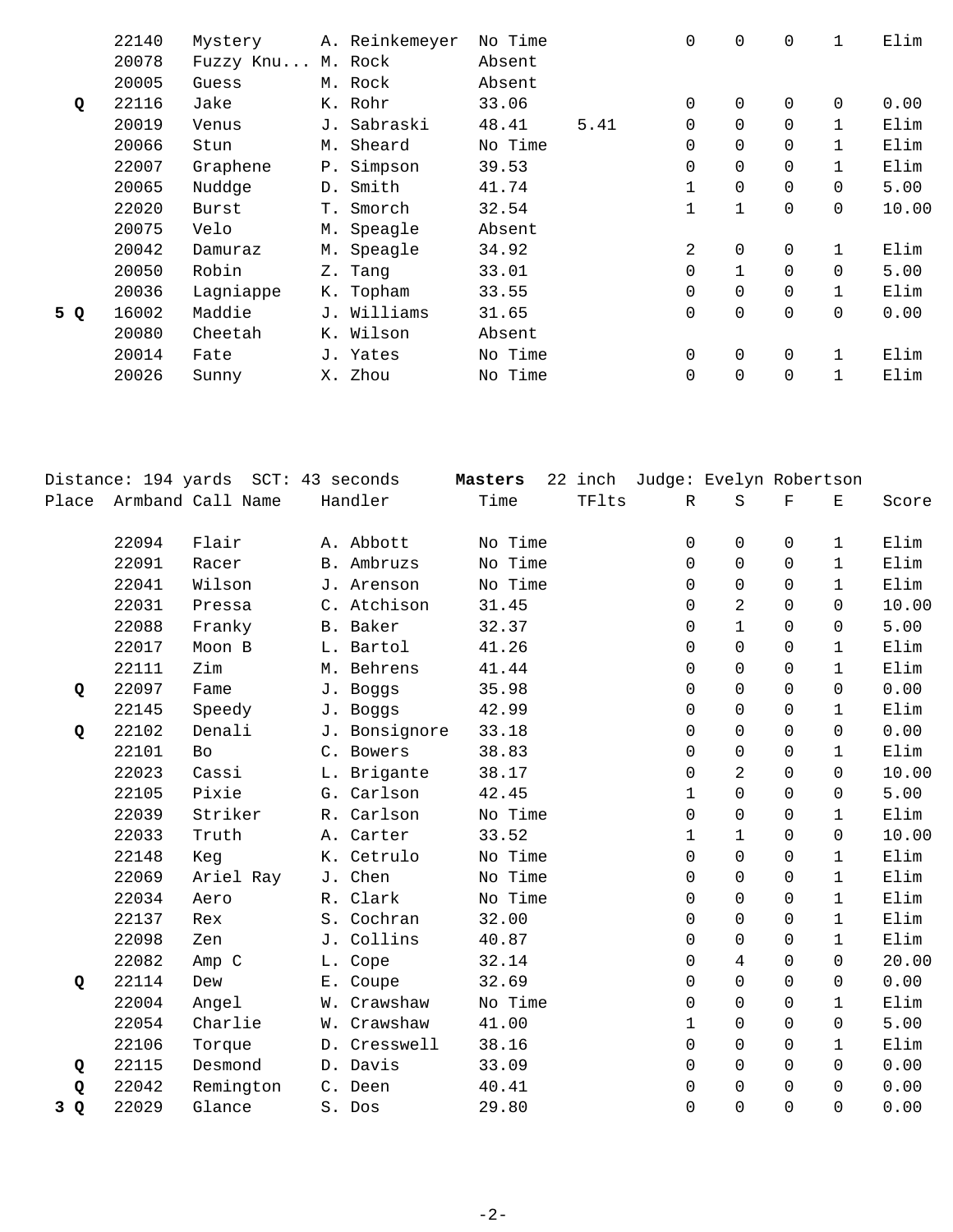|     | 22065 | Peat                   | S. Duke       | 30.67   |      | 0           | 1              | 0              | 0              | 5.00  |
|-----|-------|------------------------|---------------|---------|------|-------------|----------------|----------------|----------------|-------|
| 2Q  | 22132 | Nebraska               | A. Eifert     | 29.22   |      | 0           | $\Omega$       | 0              | $\Omega$       | 0.00  |
|     | 22119 | Brio                   | J. Faulkner   | No Time |      | 0           | $\Omega$       | $\Omega$       | $\mathbf{1}$   | Elim  |
|     | 22107 | Ender                  | F. Ferraiuolo | 38.33   |      | 0           | $\Omega$       | $\Omega$       | $\mathbf{1}$   | Elim  |
|     | 22118 | Boogie                 | P. Friauf     | Absent  |      |             |                |                |                |       |
|     | 22150 | Johnny B               | J. Gauntt     | No Time |      | 0           | 0              | 0              | 1              | Elim  |
|     | 22003 | Ruckus                 | J. Gerhard    | 30.07   |      | 0           | $\mathbf{1}$   | $\Omega$       | $\Omega$       | 5.00  |
|     | 22014 | Bacon                  | T. Golden     | 33.49   |      | 0           | $\Omega$       | $\Omega$       | $\mathbf 1$    | Elim  |
|     | 22109 | Rich                   | M. Grant      | 30.79   |      | 0           | $\mathbf{1}$   | $\Omega$       | $\Omega$       | 5.00  |
| Q   | 22035 | Spiff                  | S. Haigler    | 32.67   |      | 0           | $\Omega$       | $\Omega$       | $\Omega$       | 0.00  |
|     | 22006 | Shiver                 | N. Hall       | No Time |      | 0           | $\Omega$       | $\Omega$       | $\mathbf{1}$   | Elim  |
|     | 22078 | #Winning               | M. Hanson     | 34.19   |      | $\mathbf 1$ | $\Omega$       | 0              | $\Omega$       | 5.00  |
|     | 22058 | Bode                   | J. Harris     | 39.59   |      | $\mathbf 1$ | $\mathsf{O}$   | $\Omega$       | $\mathbf{1}$   | Elim  |
|     | 22120 | Cruz'N                 | S. Henry      | No Time |      | 0           | $\Omega$       | $\Omega$       | $\mathbf{1}$   | Elim  |
| 4 Q | 22052 | Viper                  | D. Hill       | 30.13   |      | 0           | $\Omega$       | $\Omega$       | $\Omega$       | 0.00  |
|     | 22147 | Fia                    | C. Holm       | No Time |      | $\Omega$    | $\mathbf 0$    | 0              | $\mathbf 1$    | Elim  |
|     | 22077 | Ziggy Marley L. Jacobs |               | 33.64   |      | 0           | $\mathbf{1}$   | $\Omega$       | $\Omega$       | 5.00  |
|     | 22085 | Hopi                   | L. Johnson    | No Time |      | 0           | $\Omega$       | $\Omega$       | $\mathbf{1}$   | Elim  |
|     | 22048 | Baru                   | S. Josselyn   | 33.39   |      | 0           | $\mathbf{1}$   | $\Omega$       | $\Omega$       | 5.00  |
|     | 22064 | Swig                   | R. King       | 34.96   |      | 1           | $\overline{a}$ | $\Omega$       | $\Omega$       | 15.00 |
| Q   | 22127 | Gypsy                  | S. Knill      | 33.28   |      | 0           | $\mathsf{O}$   | $\Omega$       | $\Omega$       | 0.00  |
| Q   | 22135 | Bodie                  | J. Kronbach   | 31.88   |      | 0           | $\Omega$       | $\Omega$       | $\Omega$       | 0.00  |
|     | 22072 | Mari                   | J. Kurlander  | 35.78   |      | 0           | $\Omega$       | 0              | $\mathbf{1}$   | Elim  |
|     | 22009 | Seeker                 | N. Levesque   | No Time |      | $\Omega$    | $\Omega$       | $\Omega$       | $\mathbf{1}$   | Elim  |
|     | 22104 | Venture                | N. Levesque   | No Time |      | 0           | $\mathsf{O}$   | $\Omega$       | $\mathbf{1}$   | Elim  |
|     | 22081 | BAM!                   | S. Levine     | 34.94   |      | 0           | 2              | $\Omega$       | $\Omega$       | 10.00 |
|     | 22025 | Celebrate              | S. Loos       | No Time |      | 0           | $\Omega$       | 0              | $\mathbf{1}$   | Elim  |
| Q   | 22032 | Strider                | D. Lukas      | 33.67   |      | 0           | $\Omega$       | $\Omega$       | $\Omega$       | 0.00  |
|     | 22083 | River                  | D. McCormick  | 35.41   |      | 0           | 2              | $\Omega$       | $\Omega$       | 10.00 |
|     | 22151 | Beinn                  | L. Medcraft   | 39.22   |      | 1           | $\Omega$       | $\Omega$       | $\Omega$       | 5.00  |
| 1 Q | 22130 | Banshee                | K. Miller     | 29.15   |      | 0           | $\Omega$       | $\Omega$       | $\Omega$       | 0.00  |
| 5 Q | 22108 | Bindi Sue              | K. Miller     | 30.38   |      | $\Omega$    | $\Omega$       | $\Omega$       | $\Omega$       | 0.00  |
| 6 Q | 22142 | Jolt                   | T. Millet     | 30.92   |      | 0           | $\Omega$       | $\Omega$       | $\Omega$       | 0.00  |
|     | 22136 | Faith                  | J. Moll       | 37.48   |      | 1           | $\mathsf{O}$   | $\overline{0}$ | $\overline{0}$ | 5.00  |
|     | 22113 | Kelvin                 | K. Moureaux   | 47.35   | 4.35 | 0           | 0              | 0              | 1              | Elim  |
| 7 Q | 22125 | Nitro                  | G. Nieder     | 31.16   |      | $\Omega$    | $\Omega$       | $\Omega$       | $\Omega$       | 0.00  |
| 8 Q | 22015 | Lilu                   | N. O'Brien    | 31.19   |      | 0           | $\Omega$       | $\Omega$       | $\Omega$       | 0.00  |
| Q   | 22002 | Mesa                   | B. Ortale     | 31.41   |      | 0           | $\mathsf{O}$   | $\Omega$       | $\Omega$       | 0.00  |
|     | 22022 | Outspoken              | A. Peach      | 48.70   | 5.70 | $\Omega$    | $\Omega$       | $\Omega$       | $\mathbf{1}$   | Elim  |
|     | 22071 | Taken                  | W. Peluse     | Absent  |      |             |                |                |                |       |
|     | 22121 | Rosie                  | D. Pubillones | 39.07   |      | 0           | $\mathbf{1}$   | 0              | 0              | 5.00  |
|     | 22092 | Derby                  | R. Quinones   | No Time |      | 0           | $\mathsf{O}$   | $\Omega$       | $\mathbf{1}$   | Elim  |
|     | 22050 | Ziva                   | E. Rodriguez  | 37.50   |      | 0           | $\Omega$       | $\Omega$       | $\Omega$       | 0.00  |
| Q   | 22074 | Norm                   | D. Rohaus     | 31.81   |      | 0           | 3              | 0              | 0              | 15.00 |
|     | 22044 | Blitz                  | K. Rohr       | 31.80   |      | $\Omega$    | $\mathbf{1}$   | 0              | 0              | 5.00  |
|     |       |                        |               |         |      |             |                | $\Omega$       |                |       |
|     | 22049 | Gracey                 | K. Rohr       | 36.74   |      | 1           | $\mathbf 0$    |                | $\mathbf 0$    | 5.00  |
|     | 22079 | Stoked                 | S. Ross       | No Time |      | 0           | $\Omega$       | 0              | $\mathbf{1}$   | Elim  |
| Q   | 22128 | Harley                 | B. Rutkowski  | 34.84   |      | 0           | $\Omega$       | $\Omega$       | $\Omega$       | 0.00  |
|     | 22096 | Bright                 | R. Sanders    | 51.01   | 8.01 | $\Omega$    | $\Omega$       | 0              | $\mathbf{1}$   | Elim  |
| Q   | 22021 | 'NSync                 | S. Schmitter  | 35.94   |      | 0           | $\Omega$       | $\Omega$       | $\Omega$       | 0.00  |
|     | 22062 | Bailey                 | R. Seiter     | No Time |      | 0           | $\Omega$       | 0              | 1              | Elim  |
|     | 22026 | Hauser                 | L. Smith      | No Time |      | 0           | $\mathsf{O}$   | 0              | $\mathbf{1}$   | Elim  |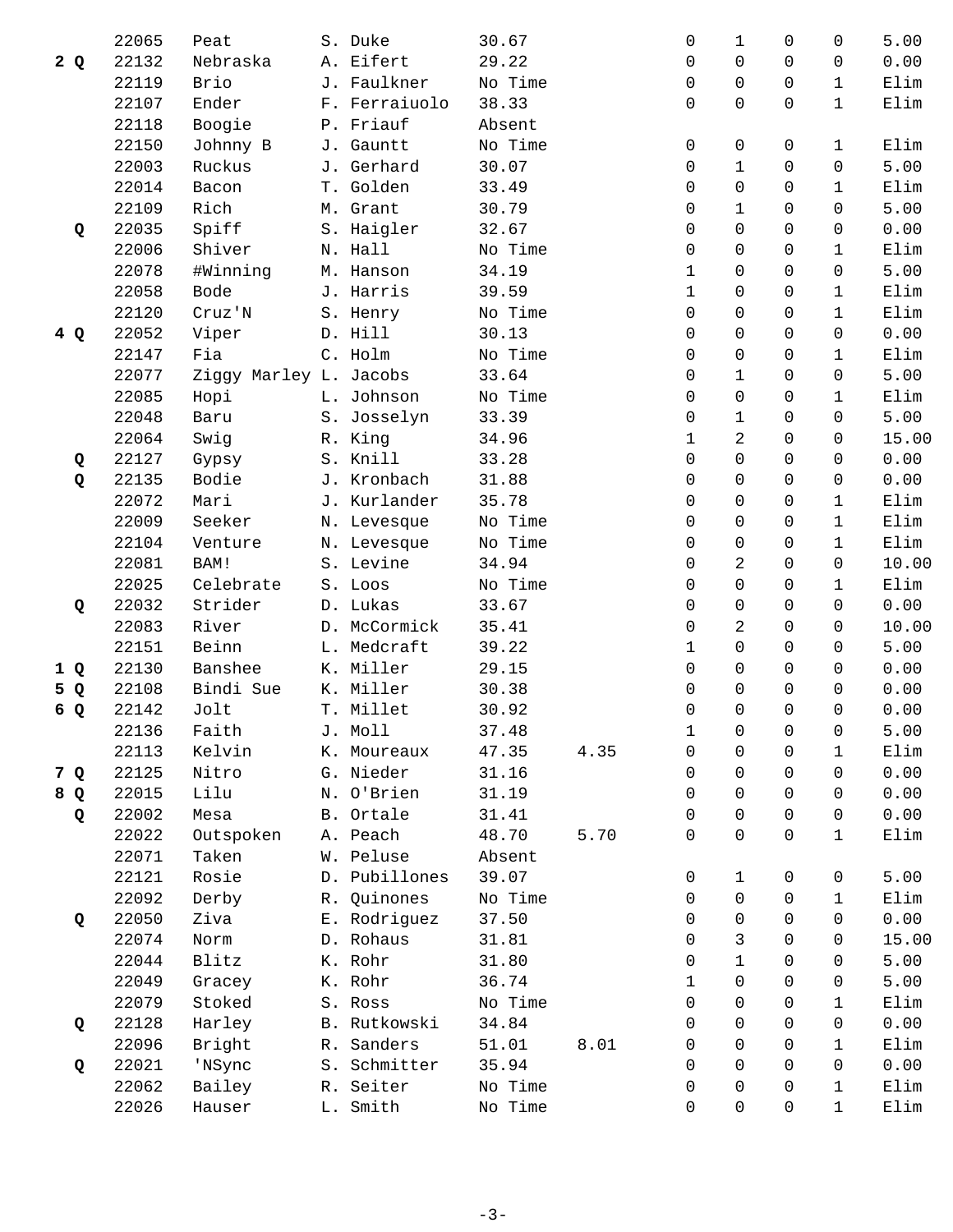|   | 22138 | Jedi So | K. Solberg   | 35.21   | 0 | 0        | 0        |          | Elim  |
|---|-------|---------|--------------|---------|---|----------|----------|----------|-------|
|   | 22086 | Ryker   | D. Spence    | 32.29   | 0 | 2        | 0        | 0        | 10.00 |
| Q | 22117 | Jedi St | J. Steinbach | 31.80   | 0 | 0        | 0        | 0        | 0.00  |
|   | 22149 | Kaiden  | R. Taylor    | No Time | 0 | 0        | 0        |          | Elim  |
|   | 22008 | Vim     | K. Terrill   | 31.62   | 0 | 0        | 0        |          | Elim  |
|   | 22019 | Tease   | S. Vicary    | 37.50   |   | $\Omega$ | 0        | 0        | 5.00  |
|   | 22123 | Wager W | J. Watson    | 35.88   | 0 |          | 0        | 0        | 5.00  |
|   | 22005 | Bob     | M. Wirant    | 34.63   | 0 |          | $\Omega$ | $\Omega$ | 5.00  |
| Q | 22037 | Nile    | J. York      | 34.04   | 0 | $\Omega$ | 0        | 0        | 0.00  |
|   | 22103 | Gracie  | E. Zieske    | 39.24   | 0 |          |          | 0        | 5.00  |
|   |       |         |              |         |   |          |          |          |       |

|       | Distance: 188 yards |                   | SCT: 44 seconds | Masters | 16 inch |                     | Judge: Evelyn Robertson |                     |                    |       |
|-------|---------------------|-------------------|-----------------|---------|---------|---------------------|-------------------------|---------------------|--------------------|-------|
| Place |                     | Armband Call Name | Handler         | Time    | TFlts   | R                   | S                       | $\mathbf F$         | $\mathbf{E}% _{0}$ | Score |
|       | 16012               | Swindle           | A. Beasley      | 31.81   |         | 1                   | 0                       | $\mathbf 0$         | 0                  | 5.00  |
|       | 16019               | Shadow            | H. Benson       | 44.08   | 0.08    | 0                   | 2                       | $\Omega$            | 0                  | 10.08 |
| Q     | 16047               | Maybe             | M. Bishop       | 43.38   |         | 0                   | $\Omega$                | $\Omega$            | 0                  | 0.00  |
|       | 16011               | Deacon            | E. Blanchard    | 47.52   | 3.52    | $\mathbf{1}$        | $\mathbf{1}$            | $\Omega$            | 0                  | 13.52 |
|       | 16037               | Indi              | C. Brew         | 33.94   |         | 0                   | 0                       | $\Omega$            | $\mathbf 1$        | Elim  |
| 2Q    | 16039               | Rev               | M. Brown        | 33.26   |         | 0                   | 0                       | $\Omega$            | 0                  | 0.00  |
|       | 14034               | Valkyrie          | J. Burtness     | 46.81   | 2.81    | $\mathbf 0$         | 0                       | $\Omega$            | 0                  | 2.81  |
| 6 Q   | 16059               | Pawley            | A. Cook         | 36.32   |         | $\mathbf 0$         | 0                       | $\Omega$            | 0                  | 0.00  |
| 3Q    | 16018               | Lucky             | J. Crank        | 33.71   |         | $\Omega$            | $\Omega$                | $\Omega$            | $\Omega$           | 0.00  |
|       | 16023               | Swift             | J. Crank        | No Time |         | $\Omega$            | $\Omega$                | $\Omega$            | $\mathbf{1}$       | Elim  |
|       | 16028               | Streak            | S. Crank        | No Time |         | $\Omega$            | $\Omega$                | $\Omega$            | $\mathbf 1$        | Elim  |
|       | 16051               | Della             | D. Jacques      | 37.60   |         | $\mathbf 1$         | $\mathbf{1}$            | $\Omega$            | $\Omega$           | 10.00 |
| Q     | 14010               | Tine              | R. Koeske       | 43.36   |         | $\Omega$            | $\Omega$                | $\Omega$            | $\Omega$           | 0.00  |
|       | 16045               | Zivi              | J. Kozma        | 39.85   |         | $\mathbf{1}$        | $\Omega$                | $\Omega$            | $\Omega$           | 5.00  |
|       | 16017               | Teddy             | S. Lohrer       | 35.13   |         | $\Omega$            | $\Omega$                | $\Omega$            | $\mathbf{1}$       | Elim  |
|       | 16025               | Anthem            | D. Lombard      | 32.09   |         | $\mathsf{O}\xspace$ | $\mathbf{1}$            | $\Omega$            | $\Omega$           | 5.00  |
| 1Q    | 14019               | Rukia             | G. Lund         | 32.90   |         | $\mathbf 0$         | $\overline{0}$          | 0                   | 0                  | 0.00  |
|       | 16054               | Stripe            | M. Mantell      | Absent  |         |                     |                         |                     |                    |       |
|       | 16022               | Krieger           | J. Massey       | 31.56   |         | 0                   | 0                       | $\mathbf 0$         | 1                  | Elim  |
|       | 16050               | Porter            | M. Obidinski    | 39.97   |         | $\mathbf 0$         | 0                       | $\Omega$            | $\mathbf{1}$       | Elim  |
|       | 16015               | Spark             | K. Ostiguy      | No Time |         | $\mathbf 0$         | 0                       | 0                   | $\mathbf{1}$       | Elim  |
|       | 16058               | Flare             | I. Owen         | No Time |         | 0                   | 0                       | 0                   | $\mathbf{1}$       | Elim  |
|       | 16016               | Journey           | A. Petrochko    | Absent  |         |                     |                         |                     |                    |       |
| 5 Q   | 16034               | Fuji              | M. Powers       | 34.84   |         | $\mathsf 0$         | $\mathsf{O}\xspace$     | $\mathsf{O}\xspace$ | $\mathsf 0$        | 0.00  |
|       | 16035               | Snafu             | P. Reid         | No Time |         | $\mathsf 0$         | 0                       | 0                   | $\mathbf{1}$       | Elim  |
|       | 16007               | Tempest           | J. Reilly       | 43.06   |         | $\mathbf 1$         | $\mathbf{1}$            | $\mathsf{O}$        | $\mathbf 0$        | 10.00 |
|       | 16021               | Brodie            | E. Robinson     | 33.47   |         | $\mathsf{O}\xspace$ | 0                       | 0                   | $\mathbf{1}$       | Elim  |
| Q     | 16056               | Jillaroo          | H. Smith        | 38.08   |         | $\mathbf 0$         | 0                       | $\mathbf 0$         | $\overline{0}$     | 0.00  |
|       | 16055               | Luna              | S. Spezia       | Absent  |         |                     |                         |                     |                    |       |
|       | 16032               | Jet               | A. Spitters     | No Time |         | $\mathsf{O}\xspace$ | 0                       | $\mathsf{O}$        | $\mathbf{1}$       | Elim  |
|       | 16052               | Tiffany           | B. Thibodeau    | No Time |         | $\mathbf 0$         | 0                       | $\mathsf{O}$        | $\mathbf{1}$       | Elim  |
|       | 16004               | Tuukka            | L. Thibodeau    | No Time |         | 0                   | 0                       | $\mathsf{O}$        | $\mathbf{1}$       | Elim  |
|       | 16003               | Grape             | B. Thomas       | 46.86   | 2.86    | $\sqrt{2}$          | 0                       | 0                   | $\Omega$           | 12.86 |
| 4 Q   | 16029               | Colt              | J. Thomas       | 34.55   |         | $\mathbf 0$         | $\mathbf 0$             | $\overline{0}$      | $\mathbf 0$        | 0.00  |
|       | 16057               | D'Artagnan        | E. Zalo         | No Time |         | 0                   | $\overline{0}$          | $\Omega$            | $\mathbf{1}$       | Elim  |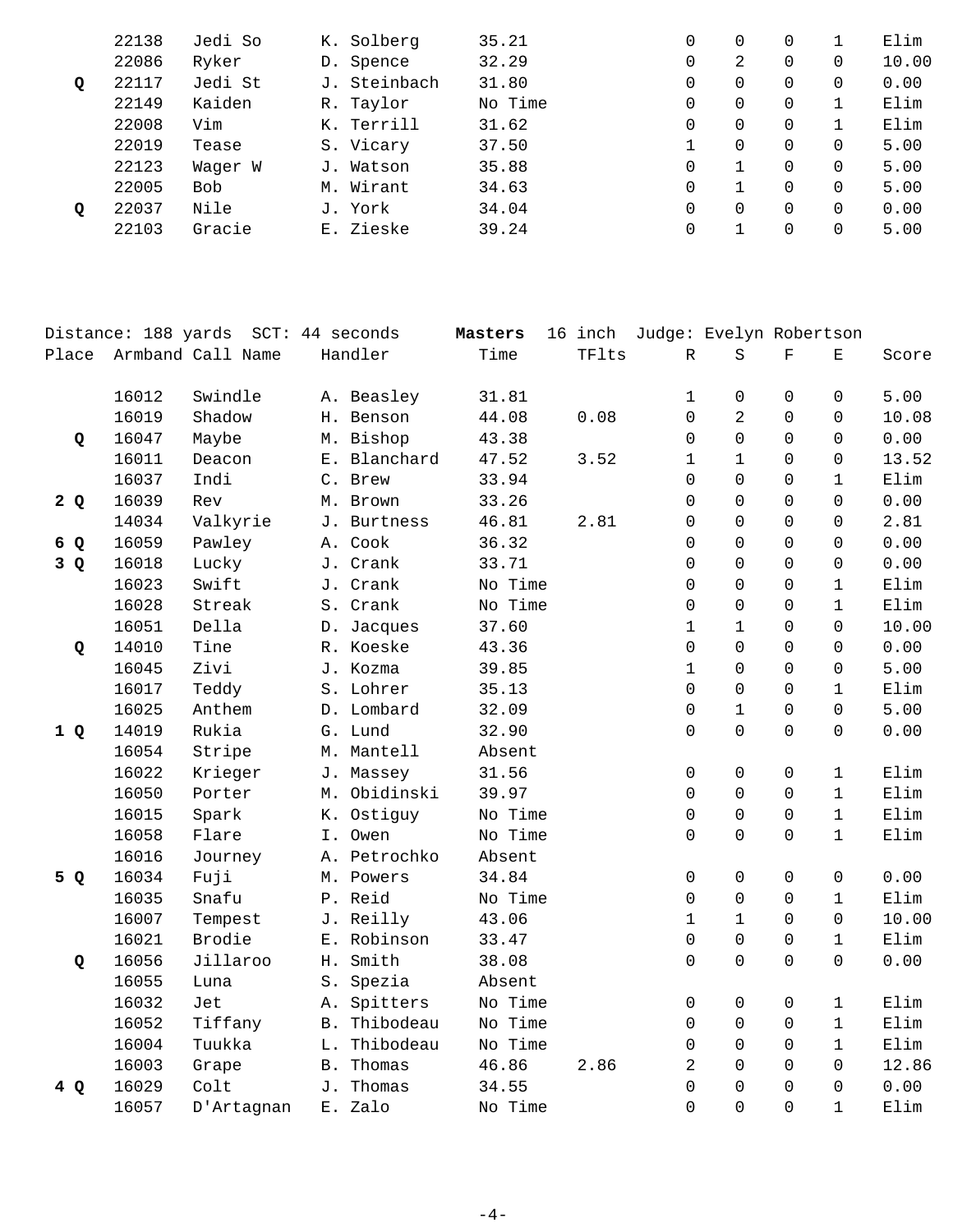|       |       | Distance: 185 yards SCT: 46 seconds |              | Masters |       | 10 inch Judge: Evelyn Robertson |              |              |              |       |
|-------|-------|-------------------------------------|--------------|---------|-------|---------------------------------|--------------|--------------|--------------|-------|
| Place |       | Armband Call Name                   | Handler      | Time    | TFlts | R                               | S            | $\mathbf{F}$ | Ε            | Score |
|       | 10011 | Miley                               | A. Abbott    | No Time |       | 0                               | $\Omega$     | 0            | $\mathbf{1}$ | Elim  |
|       | 10032 | What!                               | T. Calvert   | 51.43   | 5.43  | $\Omega$                        | $\Omega$     | $\Omega$     | $\mathbf{1}$ | Elim  |
| 1 Q   | 10019 | Hedy                                | S. Cochran   | 32.33   |       | 0                               | $\Omega$     | 0            | $\Omega$     | 0.00  |
|       | 10028 | Picasso                             | R. Evers     | 46.06   | 0.06  | $\Omega$                        | $\Omega$     | $\Omega$     | 0            | 0.06  |
| Q     | 10035 | Zen                                 | D. Fox       | 38.16   |       | $\Omega$                        | $\Omega$     | $\Omega$     | $\Omega$     | 0.00  |
| 4Q    | 10005 | Maverick                            | J. Gerhard   | 35.80   |       | $\Omega$                        | $\Omega$     | $\Omega$     | $\Omega$     | 0.00  |
| 3 Q   | 10031 | Pink                                | C. Hess      | 34.40   |       | $\Omega$                        | $\Omega$     | $\Omega$     | $\Omega$     | 0.00  |
| Q     | 10030 | Malibu                              | A. Kajava    | 38.76   |       | $\Omega$                        | $\Omega$     | $\Omega$     | $\Omega$     | 0.00  |
|       | 10008 | Dazzle                              | M. Keating   | 41.46   |       | 1                               | $\Omega$     | $\Omega$     | $\Omega$     | 5.00  |
|       | 10022 | Terra                               | K. Lai       | 38.23   |       | 0                               | $\mathbf{1}$ | $\Omega$     | $\Omega$     | 5.00  |
|       | 10026 | Nessie                              | A. Lowry     | No Time |       | $\Omega$                        | $\Omega$     | $\Omega$     | $\mathbf{1}$ | Elim  |
| 2Q    | 10018 | Lark                                | B. Lynch     | 33.98   |       | 0                               | $\Omega$     | $\Omega$     | $\Omega$     | 0.00  |
|       | 10013 | CG Cinge                            | G. Miholics  | 42.98   |       | $\mathbf 1$                     | $\Omega$     | 0            | 0            | 5.00  |
| Q     | 10025 | Rabbit                              | R. Newman    | 36.94   |       | 0                               | $\Omega$     | $\Omega$     | $\Omega$     | 0.00  |
| Q     | 10023 | Rauri Belle                         | D. O'Reilly  | 36.77   |       | $\Omega$                        | $\Omega$     | $\Omega$     | $\Omega$     | 0.00  |
|       | 10009 | Sushi                               | J. Plamondon | No Time |       | $\Omega$                        | $\Omega$     | $\Omega$     | $\mathbf{1}$ | Elim  |
|       | 10017 | Race                                | J. Poling    | No Time |       | $\Omega$                        | $\Omega$     | $\Omega$     | $\mathbf{1}$ | Elim  |
| Q     | 10002 | Beezer                              | J. Rossi     | 41.40   |       | $\Omega$                        | $\Omega$     | $\Omega$     | $\Omega$     | 0.00  |
| Q     | 10015 | Exit                                | S. Straub    | 38.00   |       | $\Omega$                        | $\Omega$     | $\Omega$     | $\Omega$     | 0.00  |
| Q     | 10021 | Roxy                                | I. White     | 36.31   |       | 0                               | $\Omega$     | $\Omega$     | $\Omega$     | 0.00  |
|       | 10020 | Rowan                               | H. Witt      | No Time |       | $\Omega$                        | $\mathbf 0$  | $\Omega$     | $\mathbf{1}$ | Elim  |
|       | 10001 | Frenzi                              | L. Womer     | No Time |       | $\Omega$                        | $\Omega$     | $\Omega$     | $\mathbf{1}$ | Elim  |
| Q     | 10033 | Super Sonic                         | L. Womer     | 40.58   |       | 0                               | $\Omega$     | 0            | 0            | 0.00  |

|       |       | Distance: 188 yards SCT: 44 seconds |                 | Masters | 14 inch |              | Judge: Evelyn Robertson |             |              |       |
|-------|-------|-------------------------------------|-----------------|---------|---------|--------------|-------------------------|-------------|--------------|-------|
| Place |       | Armband Call Name                   | Handler         | Time    | TFlts   | R            | S                       | $\mathbf F$ | Е            | Score |
| 2Q    | 14002 | Rio                                 | J. Crank        | 32.63   |         | $\mathbf 0$  | 0                       | $\mathbf 0$ | 0            | 0.00  |
|       | 14013 | Stripper                            | S. Crank        | 36.62   |         | $\mathbf{1}$ | $\Omega$                | $\Omega$    | $\Omega$     | 5.00  |
|       | 14003 | Kodah                               | P. Demers       | 50.26   | 6.26    | $\mathbf 0$  | $\Omega$                | $\Omega$    | $\mathbf{1}$ | Elim  |
| 1Q    | 14025 | Marti                               | M. Dougherty    | 32.46   |         | $\mathbf 0$  | $\Omega$                | $\Omega$    | $\Omega$     | 0.00  |
|       | 14011 | Venture                             | J. Lavalley     | No Time |         | $\Omega$     | $\Omega$                | $\Omega$    |              | Elim  |
|       | 14012 | Mouse                               | T. Luggiero     | 44.65   | 0.65    | $\mathbf 1$  | $\Omega$                | $\Omega$    | $\Omega$     | 5.65  |
|       | 14018 | Riot                                | K. Mallory      | 47.40   | 3.40    | $\mathbf 0$  | $\mathbf{1}$            | $\Omega$    |              | Elim  |
|       | 14009 | Keen                                | B. Martin       | 35.29   |         | $\Omega$     | $\Omega$                | $\Omega$    | $\mathbf{1}$ | Elim  |
|       | 14022 | Sky                                 | D. McBride      | 44.17   | 0.17    | $\mathbf 0$  | 0                       | $\Omega$    | $\Omega$     | 0.17  |
| 4Q    | 14030 | Jeter                               | K. Morris       | 36.01   |         | $\mathbf 0$  | 0                       | $\Omega$    | $\Omega$     | 0.00  |
|       | 14026 | Buzz                                | N. Newman       | 32.44   |         | $\mathbf 1$  | 0                       | $\Omega$    | $\Omega$     | 5.00  |
|       | 14035 | Zig-zag                             | S. Peterson     | 33.00   |         | $\mathbf 0$  | $\mathbf{1}$            | $\Omega$    | $\Omega$     | 5.00  |
| 3 Q   | 14006 | Britain                             | B. Pinder       | 34.91   |         | $\Omega$     | $\Omega$                | $\Omega$    | $\Omega$     | 0.00  |
|       | 14004 | Streak                              | Schaezler<br>B. | 44.88   | 0.88    | $\mathbf 0$  | $\Omega$                | $\Omega$    | 1            | Elim  |
|       | 14037 | Trek                                | B. Schaezler    | 43.54   |         | $\mathbf 0$  | $\overline{0}$          | $\Omega$    |              | Elim  |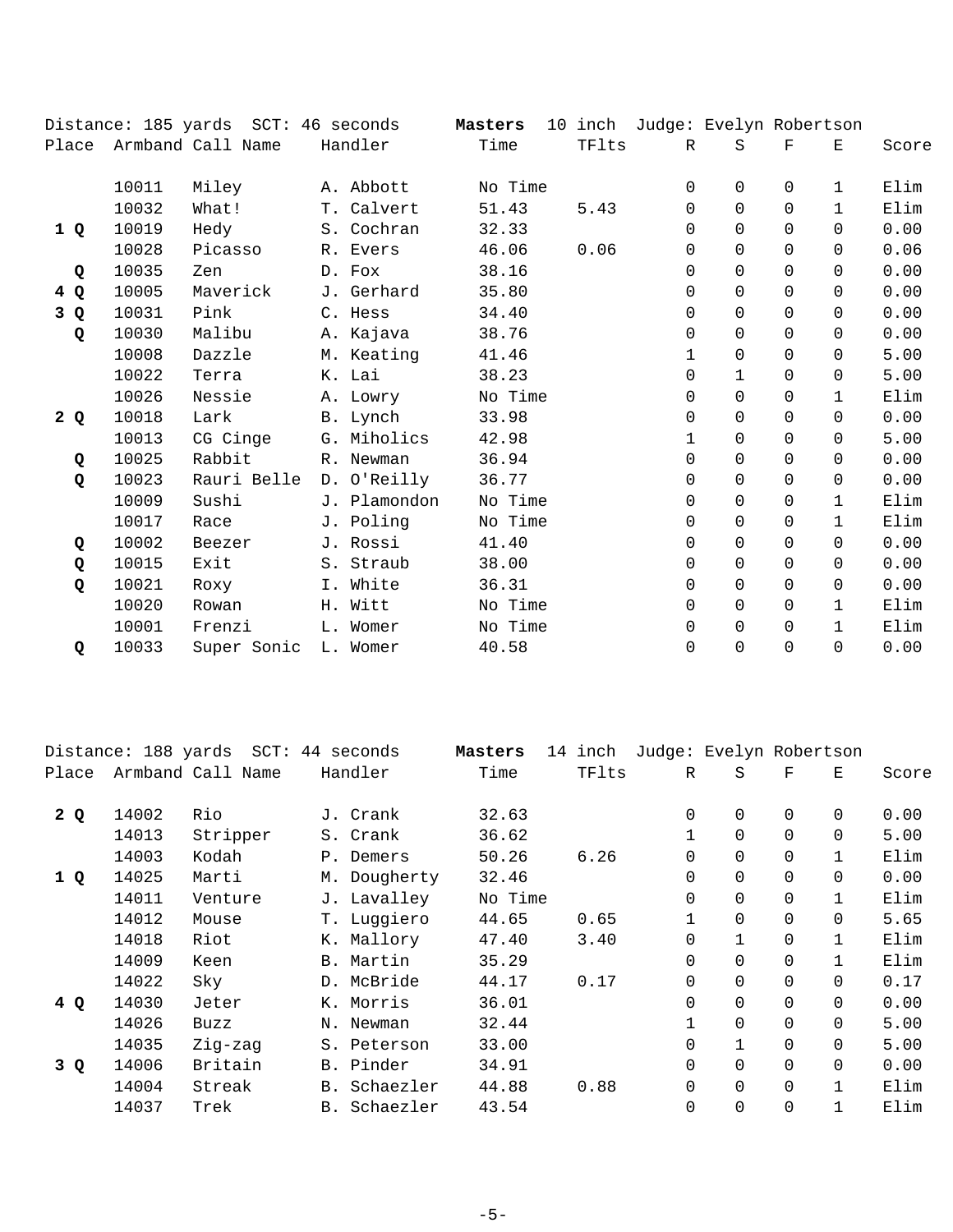|  | 14007 Skylar S. Scott        |         | 40.80 |      |  |  | 1 3 0 0 20.00                                       |
|--|------------------------------|---------|-------|------|--|--|-----------------------------------------------------|
|  | Q 14033 RingoPhire L. Sigman |         | 38.25 |      |  |  | $\begin{matrix} 0 & 0 & 0 & 0 & 0 & 0 \end{matrix}$ |
|  | 14027 Winnie                 | P. Toro | 46.22 | 2.22 |  |  | 0 0 0 1 Elim                                        |

|                                |       | Distance: 194 yards SCT: 43 seconds |               | Masters |       | 24 inch Judge: Evelyn Robertson |                |             |              |       |
|--------------------------------|-------|-------------------------------------|---------------|---------|-------|---------------------------------|----------------|-------------|--------------|-------|
| Place                          |       | Armband Call Name                   | Handler       | Time    | TFlts | R                               | $\rm S$        | $\mathbf F$ | Е            | Score |
|                                |       |                                     |               |         |       |                                 |                |             |              |       |
|                                | 24004 | Lady                                | M. Addison    | No Time |       | 0                               | $\mathbf 0$    | 0           | 1            | Elim  |
|                                | 24017 | Anubis                              | K. Almasy     | 36.47   |       | 0                               | $\mathbf{1}$   | $\Omega$    | 1            | Elim  |
|                                | 24038 | Shibumi                             | L. Andrews    | No Time |       | 0                               | $\Omega$       | $\Omega$    | $\mathbf{1}$ | Elim  |
|                                | 24036 | Kenobi                              | M. Badamo     | No Time |       | 0                               | 0              | $\Omega$    | 1            | Elim  |
|                                | 24010 | Ζ                                   | M. Barry      | 36.86   |       | 0                               | $\mathbf{1}$   | 0           | $\mathbf{1}$ | Elim  |
| Q                              | 24031 | Creed                               | S. Brooks     | 30.11   |       | 0                               | $\mathbf 0$    | 0           | 0            | 0.00  |
| Q                              | 24028 | Rocky                               | R. Carlson    | 30.37   |       | 0                               | 0              | $\Omega$    | $\Omega$     | 0.00  |
|                                | 24027 | Solo                                | A. Castro     | 40.84   |       | 0                               | 0              | $\Omega$    | $\mathbf{1}$ | Elim  |
| Q                              | 24012 | Rascal                              | P. Cinotto    | 37.08   |       | 0                               | $\mathbf 0$    | $\mathbf 0$ | 0            | 0.00  |
| 5 Q                            | 24051 | Cash                                | S. Connell    | 30.03   |       | 0                               | $\mathbf 0$    | 0           | 0            | 0.00  |
|                                | 24049 | $\ensuremath{\text{UNO}}$           | S. Cwik       | 33.03   |       | 0                               | 0              | 0           | $\mathbf{1}$ | Elim  |
| 1Q                             | 24037 | Knack                               | S. Dos        | 29.60   |       | 0                               | $\Omega$       | $\Omega$    | $\Omega$     | 0.00  |
|                                | 24034 | Rush                                | T. Duncan     | 35.95   |       | 0                               | $\mathbf 0$    | $\mathbf 0$ | $\mathbf{1}$ | Elim  |
|                                | 22028 | Gunner                              | L. Elson      | 37.67   |       | 1                               | 2              | 0           | $\mathbf{1}$ | Elim  |
| 2Q                             | 24021 | Amigo                               | G. Friedl     | 29.70   |       | 0                               | $\Omega$       | 0           | $\Omega$     | 0.00  |
|                                | 24026 | Poppy                               | S. Garvey     | No Time |       | 0                               | $\Omega$       | 0           | 1            | Elim  |
| Q                              | 24014 | Halliah                             | J. Gauthier   | 31.78   |       | 0                               | 0              | $\mathbf 0$ | 0            | 0.00  |
|                                | 24024 | Wycked                              | L. Goguen     | No Time |       | 0                               | $\mathbf 0$    | 0           | $\mathbf{1}$ | Elim  |
|                                | 24041 | Xarya                               | S. Greenholt  | 38.05   |       | 1                               | 2              | 0           | 0            | 15.00 |
|                                | 24033 | Truant                              | C. Hornor     | No Time |       | 0                               | $\Omega$       | 0           | 1            | Elim  |
|                                | 24013 | Dezi                                | L. Husson     | 43.23   | 0.23  | 0                               | $\mathbf 0$    | $\mathbf 0$ | $\mathbf{1}$ | Elim  |
|                                | 24052 | Alex                                | E. James      | 37.28   |       | 1                               | 0              | 0           | 0            | 5.00  |
|                                | 24007 | Electra                             | J. Kerwick    | 42.96   |       | 0                               | $\Omega$       | $\Omega$    | $\mathbf{1}$ | Elim  |
| 4Q                             | 24059 | Helios                              | L. Lamore     | 29.96   |       | 0                               | 0              | 0           | 0            | 0.00  |
|                                | 24057 | Cephus                              | S. LeBlanc    | 34.07   |       | 1                               | 2              | $\mathbf 0$ | $\Omega$     | 15.00 |
|                                | 24022 | Race'N                              | N. Lende      | 35.92   |       | 0                               | $\overline{2}$ | 0           | 0            | 10.00 |
|                                | 24011 | Chevy                               | J. Lyle       | 29.31   |       | 0                               | $\mathbf{1}$   | $\Omega$    | 0            | 5.00  |
|                                | 24029 | Jake                                | J. Marcus     | 32.32   |       | 0                               | 2              | $\Omega$    | $\mathbf{1}$ | Elim  |
|                                | 24001 | Bang                                | M. Martimo    | 29.96   |       | 0                               | $\mathbf{1}$   | $\Omega$    | $\Omega$     | 5.00  |
|                                | 24019 | Kaboom                              | A. McCune     | 32.93   |       | 0                               | $\mathbf 0$    | 0           | $\mathbf{1}$ | Elim  |
| Q                              | 24043 | Rhydian                             | C. McKinney   | 32.44   |       | 0                               | $\mathbf 0$    | 0           | 0            | 0.00  |
|                                | 24015 | Westley                             | M. Metelko    | 47.07   | 4.07  | 0                               | 0              | 0           | $\mathbf{1}$ | Elim  |
|                                | 24058 | Venom                               | T. Mitchell   | 35.58   |       | 0                               | $\mathbf{1}$   | $\Omega$    | $\Omega$     | 5.00  |
| Q                              | 24042 | Riot                                | C. Moore      | 30.54   |       | 0                               | $\Omega$       | $\mathbf 0$ | 0            | 0.00  |
| $\boldsymbol{\mathsf{Q}}$<br>6 | 24025 | Gambit                              | A. Nottestad  | 30.06   |       | 0                               | $\Omega$       | $\Omega$    | $\Omega$     | 0.00  |
| Q                              | 24030 | Usher                               | A. Peach      | 33.59   |       | $\Omega$                        | $\Omega$       | $\Omega$    | 0            | 0.00  |
|                                | 24006 | Sly                                 | J. Pretli     | No Time |       | 0                               | $\Omega$       | $\Omega$    | $\mathbf{1}$ | Elim  |
|                                | 24016 | DareDevil                           | L. Pryse      | 28.76   |       | 0                               | $\overline{c}$ | $\mathbf 0$ | 0            | 10.00 |
|                                | 24040 | Dodge                               | D. Pubillones | 38.98   |       | 0                               | $\mathbf 0$    | 0           | 1            | Elim  |
|                                | 24046 | Puma                                | M. Rock       | Absent  |       |                                 |                |             |              |       |
|                                | 24009 | Lainey                              | D. Rohaus     | 31.72   |       | 0                               | 2              | 0           | 0            | 10.00 |
|                                | 24003 | Finn                                | E. Rossellini | 37.02   |       | 1                               | $\mathbf 0$    | 0           | $\mathbf{1}$ | Elim  |